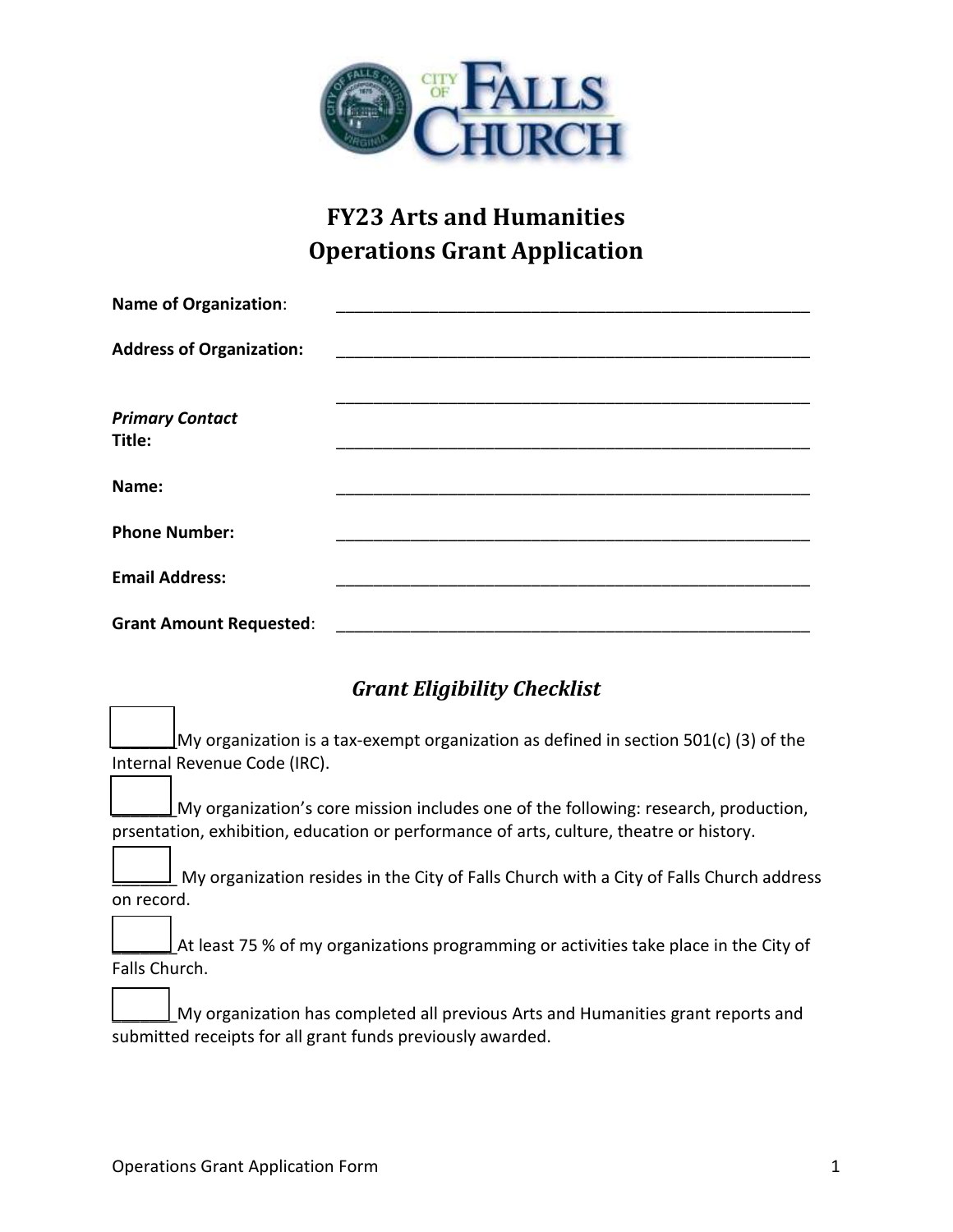*Description of the need for Operation Funds Requested*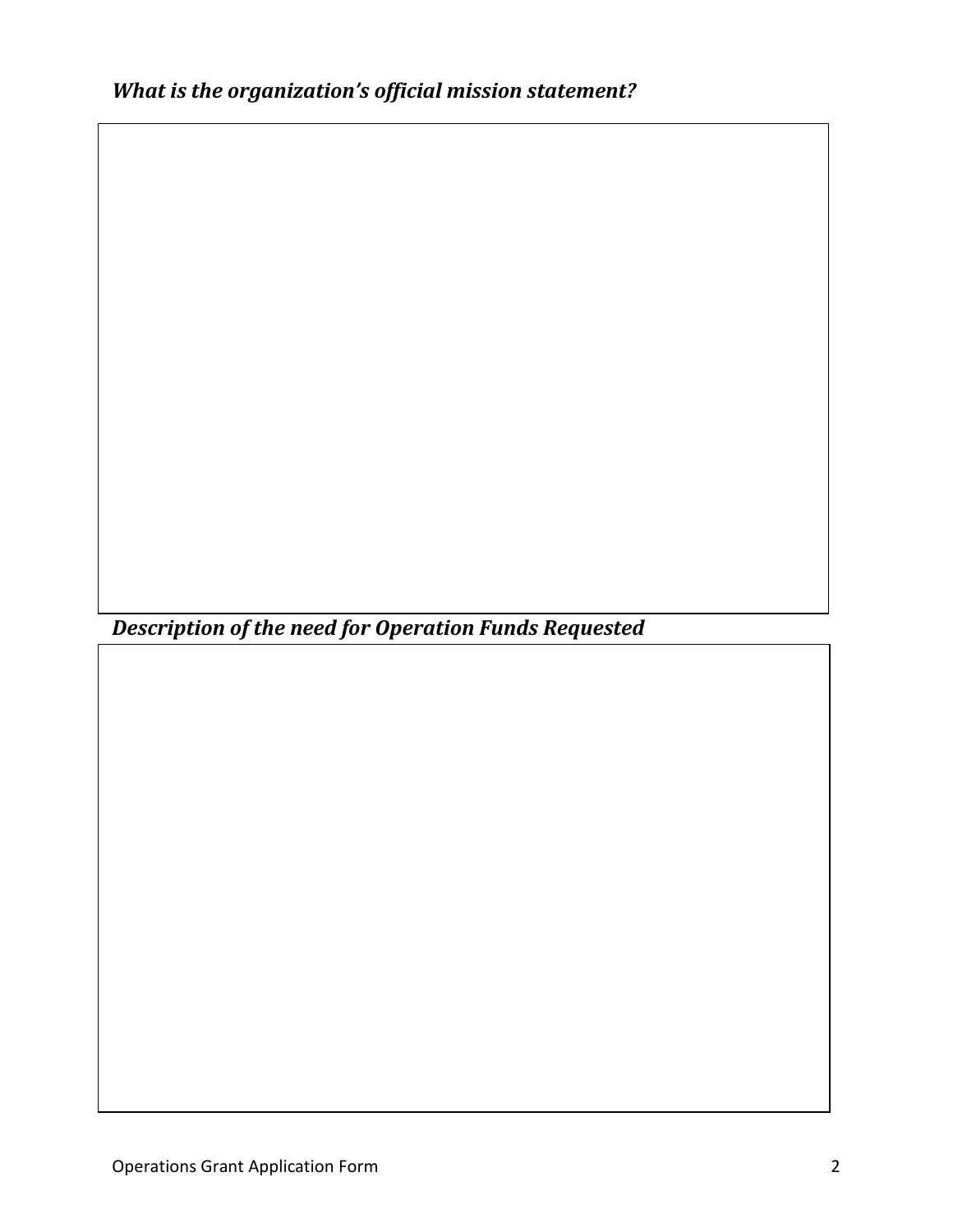# *How does the Organization meet the Goals of the Art and Humanities Grant Program? (The grant program's goals are listed in the project grant guidelines)*

*List the organizations main programs or activities.*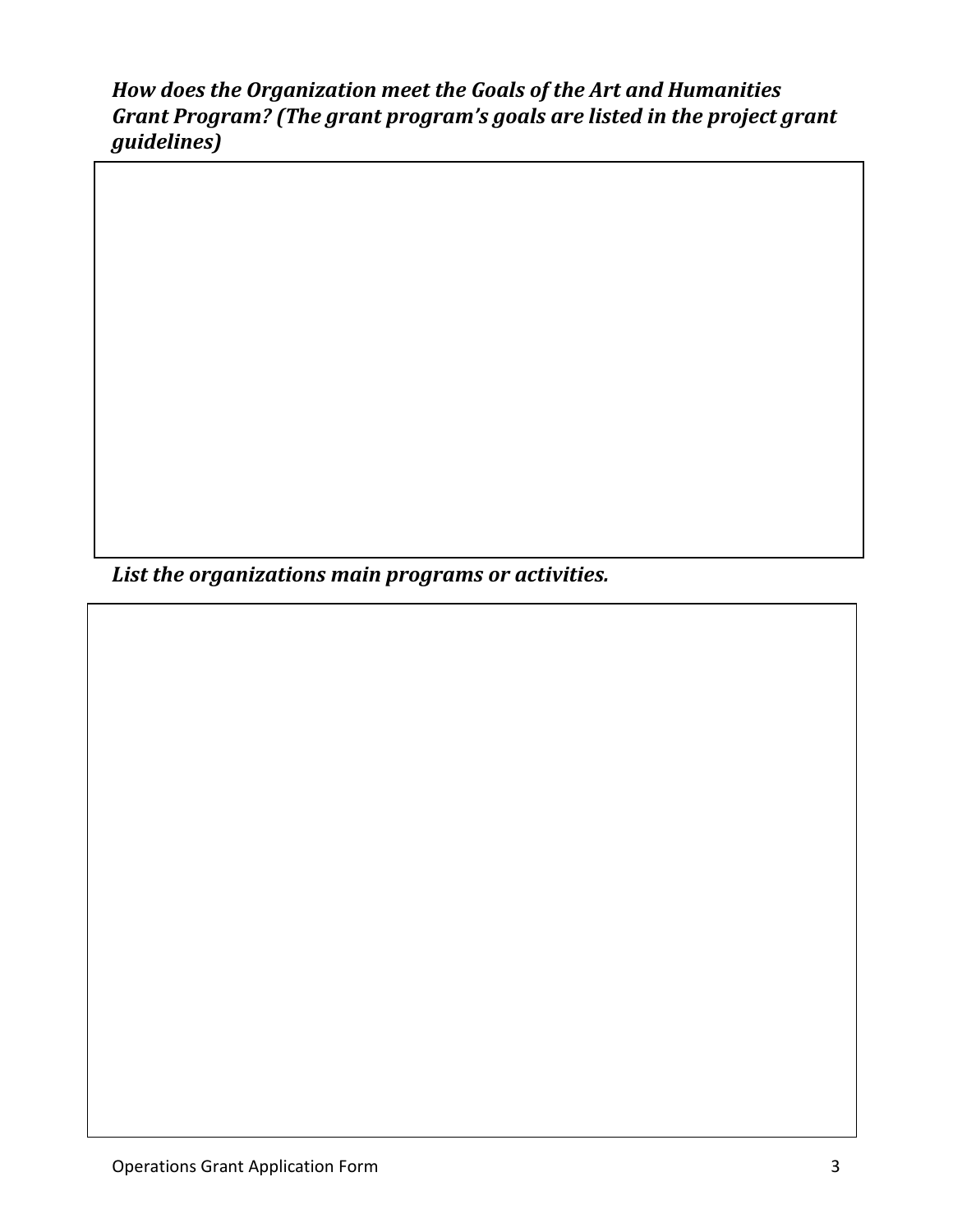## *Does your organization have the organizational capacity to fulfill its organizational goals? (staff resources, management, leadership, vision)*

#### The following items **MUST** be submitted with this application:

\_\_\_\_\_\_Copy of IRS 501 (C) 3 Determination Letter

List of Current Board Members

\_\_\_\_\_\_ Statement of Activities form (attachment A) with the most recently completed budget year (by April 2022)

Copy of Board approved Statement of Activities (Income Statement) from the most recently completed budget year (by April 2022)

Copy of Board approved budget for year FY23 grant funds will be used

I certify that the information provided in this application is correct and the organization meets all of the eligibility requirements:

\*Signature of Chief Administrator of the Organization or Chairman of the Board

Signature \_\_\_\_\_\_\_\_\_\_\_\_\_\_\_\_\_\_\_\_\_\_\_\_\_\_\_\_\_\_\_\_\_\_\_\_\_\_\_\_\_\_\_ Date\_\_\_\_\_\_\_\_\_\_\_\_\_\_\_\_\_\_

Submit completed application to Corey Price, Recreation and Parks Department at 312 Park Ave., Falls Church VA 22046 or cprice@fallschurchya.gov by deadline July 12, 2022 at 5:00 pm. Additional documentation may be requested based on the discretion of the grant administrator for the Recreation and Parks Department.